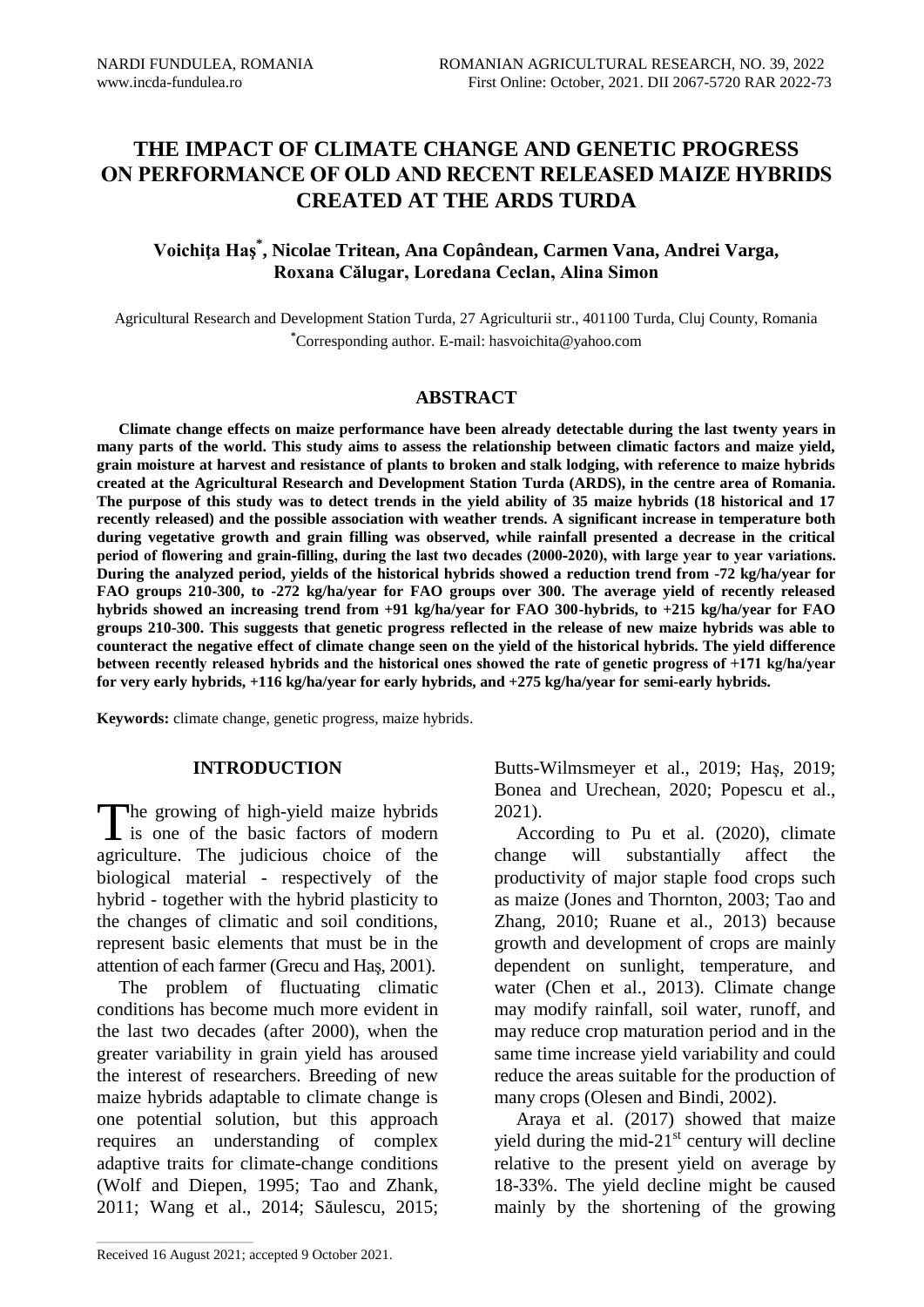period (9-18% decline in days to maturity), attributed to elevated temperatures. Another idea supported by them was that under future climate early sowing may be suitable compared to late sowing for better water efficiency.

Barron et al. (2003), Liu et al. (2010), and Butts-Wilmsmeyer et al. (2019) concluded that warming and water deficiency during the flowering phenophase lead to a reduction in the length of the growing season, attributed to increased senescence of leaves due to temperatures above 34°C, generally leading to a negative impact on maize yield by decreasing up to 75%. Wang et al. (2014) concluded also that rainfall represented the dominant climatic factor driving maize yield variations. The tolerance of the maize hybrids depends on the severity of the water stress (Bonea and Urechean, 2020).

Hatfield (2016) and Oke (2016) showed that exposure to higher temperatures during the grain-filling period shortened the grain-filling period by increasing the rate of senescence, reducing grain yield. The same authors also reported that yield of maize was positively correlated with total rainfall and negatively correlated with average temperature. Bonea and Urechean (2020) concluded that for every increase of 1°C of average temperature during the grain-filling period, maize yield decreased by 3274 kg/ha.

Low and wet temperature determines the length of the growing seasons and generally of vegetative parts (Parry, 1990; Haş, 2019).

According to Săulescu (2015), the forecasted climate changes will create different conditions, probably much more difficult, and therefore, breeding will have to approach adaptation to a more and more difficult environment, by using all possible opportunities, including germplasm diversification, new efficient methods for testing reaction to heat and drought conditions, breeding for the resistance to diseases and pests that will become more frequent under climate change or in years with extreme weather conditions, but also breeding for traits which can help mitigate the climate change.

Căbulea (2004) and Sarca (2004) concluded that improving the following characteristics of maize could improve the

genetic value of maize in relation to climate change: the difference between flowering-silk, the number of ears per 100 plants, and the number of grains per ear. The significant additive genetic correlation between flowering-silking differences and maize grain yield per plant can be considered one of the most effective criteria for improving parental inbred lines, in a recurrent selection program for drought resistance.

It is concluded that modern maize hybrids are more tolerant to climate change mainly by constitutively optimizing plant productivity. Future maize breeding programs should pay more attention to specifically address climate limiting factors (Niu et al., 2013; Lv et al., 2015; Popescu et al., 2021).

In Transylvania, since 2000 due to climate change during the maize growing season, genetic progress according to Haş et al. (2017) was partially reduced in grain yield, due to heat and drought stress, especially to older registered hybrids, which were created in a more temperate climate.

This paper attempts to estimate the effects of climate change on genetic progress, by analyzing the trends of yield, precocity and resistance of maize plants to broken and stalk lodging and the implications of all these changes, in improving maize hybrids at ARDS Turda.

### **MATERIAL AND METHODS**

Grain yields and some characters were analyzed at the historical and in newly released maize hybrids, tested during the period 2017-2020, in yield trials at Turda, in central area of Romania.

For the study of climate change in Turda, we aimed to analyze a period of 16 years (2004-2020), during the growing season of maize (May 1 - September 30). Meteorological data on rainfall, average active temperature  $(\geq 10^{\circ}C)$  (Figure 1), and the number of hours of sunlight (Figure 2) were collected from the Meteorological Station - Turda (longitude: 23°47'; latitude 46°35; altitude 427 m), located in the immediate vicinity of the yield tests.

To estimate the performance of genetic progress in the breeding of maize hybrids, the behavior of old maize hybrids compared to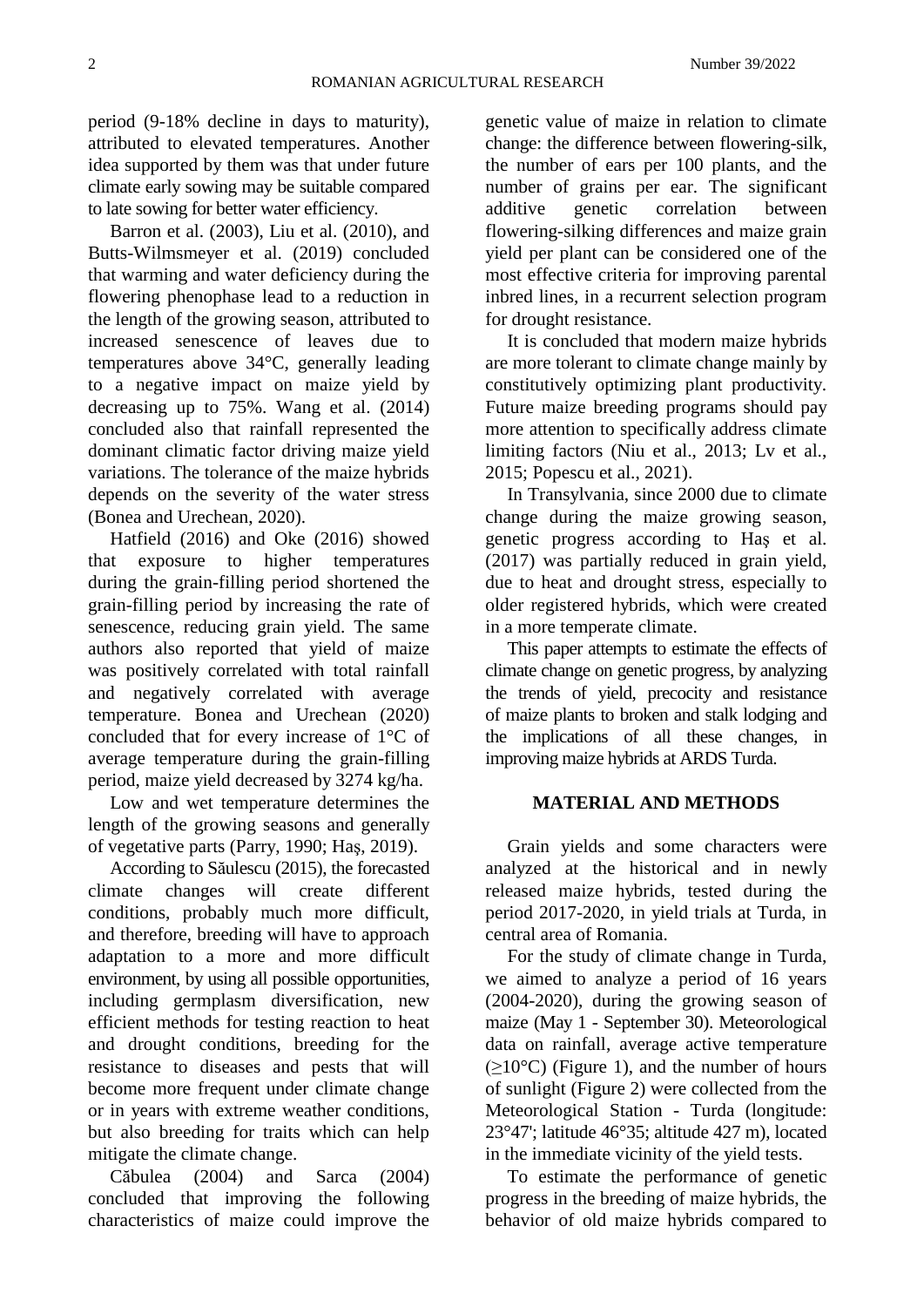recently released hybrids was studied. The average data, for the four years of yield trials, were used to establish the different meanings for each hybrid.

To analyze the influence of climate change on the behavior of 35 maize hybrids created at ARDS Turda, registered before and after 2000, the hybrids were tested for four years, during 2017-2020, at Turda.

A set of 35 maize hybrids (18 old hybrids and 17 recently released hybrids), were studied over in three yield trials, in relation to their vegetation period and the FAO groups:

- the FAO groups up to 200 (very early): HS 105, HD 115, HS 105A, Turda 200, Doina, Turda 200 Plus, Turda-SU 181, Turda-SU 182, Turda Mold-188, Turda 165, Turda 145 (Căbulea and Grecu, 1982);

- the FAO groups 210-300 (early): HD 211, Turda 215, Turda 228, Turda 100, Turda 213, Turda 199, Turda 160, Elan, Turda Super, Turda-SU 210, Turda 165, Turda 248 (Căbulea et al., 1999);

- the FAO groups over 300 (semi-early): Turda 215, Turda 260, Saturn, Turda Favorit, Turda 201, Turda Star, Turda 248, Marius TD, Turda 332, Turda 344, Turda 335, Turda 2020 (Haş et al., 2017).

To analyze the behavior of hybrids, objectives such as grain yield and stability, grain moisture at harvest, and plant sensitivity to broken and stalk lodging at harvest were taken into account. The yield trials were organized in a randomized block design with

three replications. Each plot had 2 rows with a total area of 7.0 square meters. The sowing density of plants was 70,000 plants /hectare.

### **RESULTS AND DISCUSSION**

## **Observed trends in weather characteristics during 2004-2020, during maize growing season (1 May - 30 September)**

Several trends in climate change were observed in the period 2004-2020. A significant increase in average active temperatures ( $\geq 10^{\circ}$ C) was observed during the maize growing season (Figure 1). In the last two decades, the sum active temperatures (the number of days with temperatures ≥10°C) has increased, also the total precipitation, while the hours of sunshine have decreased.

The regression line (Figure 1) was calculated based on the deviations of the sum of the annual active temperatures as well as the total amounts of rainfall, during the maize growing season, compared to the multiannual average (per 60 years). The analysis of the regression line equation shows the particularly oscillating nature of the annual and even multiannual climate, especially by the tendency to increase the sum of active temperatures ( $\geq 10^{\circ}$ C) from 1116°C/or 50 years to 1134°C/for 60 years, respectively an increase of 18°C/10 years, with significant deviations from the regression line, every three years (2009, 2012, 2015, 2018).



*Figure 1.* The deviations from the multiannual average of active temperatures (ta >10<sup>o</sup>C) and the rainfall amount summed over maize growing season (April - September), during 2004-2020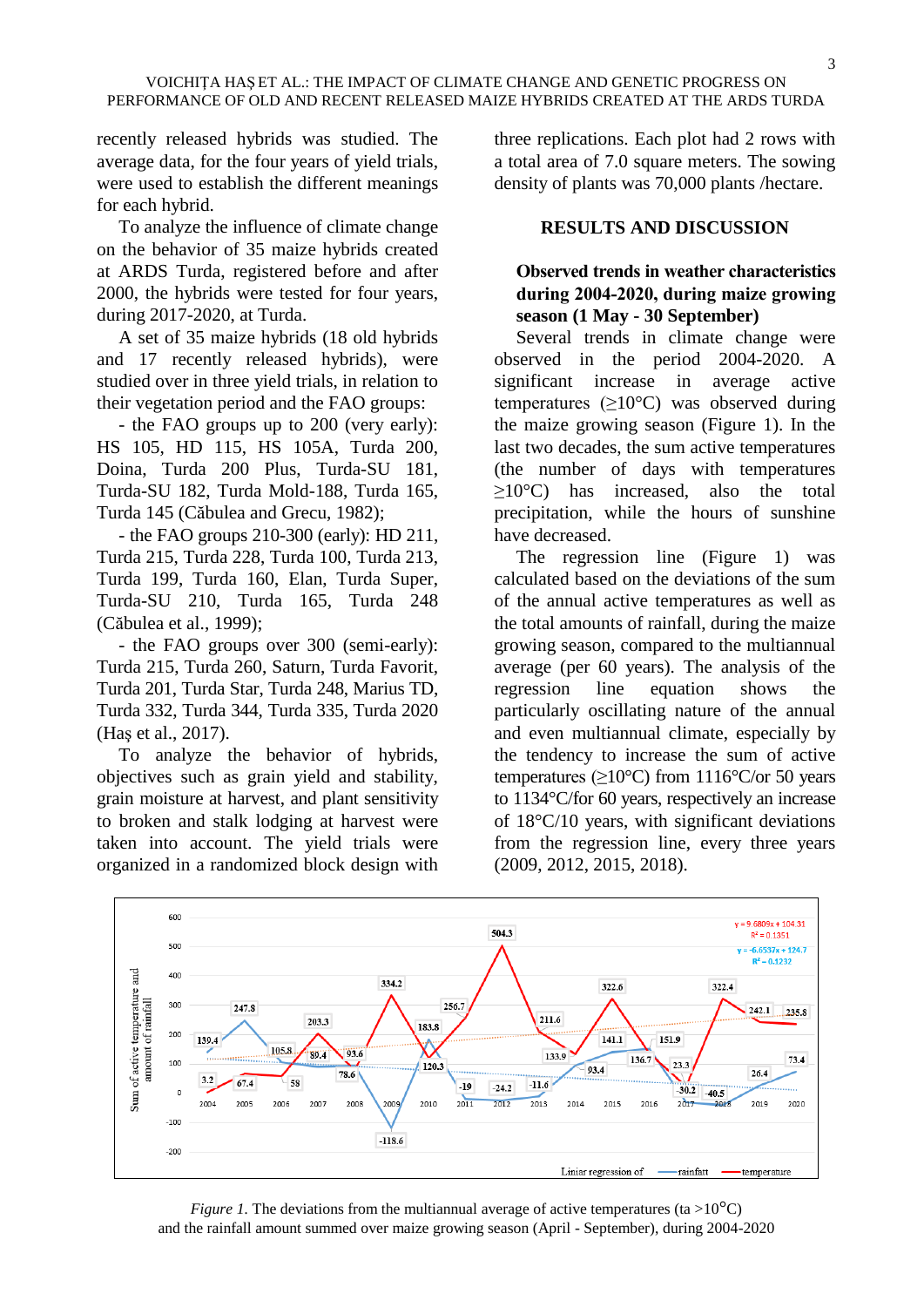The sum of the total amount of rainfall, in the last two decades (2004-2020), recorded during the maize growing season, registered a slight exceeding of the multiannual average of 10 mm, from 366 mm/50 years to 376 mm/ 60 years. Of note, the poor distribution of rainfall, in the critical periods of June and July, in the trial years 2009, 2012, 2015,

and 2018, respectively the years noted by large deviations of active temperatures, suggesting that the quantity of water in these years was insufficient to cover the maize water requirement, a fact also supported by Wang et al. (2014) and Butts-Wilmsmeyer et al. (2019).



*Figure 2.* Evolution of deviations from the multiannual average of the number of hours of sunlight over maize growing season (May - July), during 2004-2020

During 2004-2020, the number of hours of sunshine, in the critical periods of the maize growing season, May, June, and July has decreased (Figure 2). The decrease in the number of hours of sunlight has negatively influenced the chlorophyll assimilation and vegetative development of plants. The decrease in the sunshine hours affected the time at which a crop canopy can intercept solar radiation and thus the efficiency with which solar radiation was used, decreased in making plant biomass. In the maize growing season, there is a two-stage vegetative cycle in which this crop is particularly sensitive to insufficient sunlight (Cristea, 2004; Renoux, 2014) such as: I. in the first part of the cycle between the stage of 8-10 leaves formed and the stage of "exit" of the tassel; this pre-flowering period is particularly sensitive to insufficient sunlight, which can lead to

disturbances the ear formation; II. the second part of the vegetative cycle - during the three weeks following fertilization, the plant remains sensitive to insufficient sunlight, which leads to grain abortion, results also supported by Cristea (2004), Renoux (2014), and Haş (2019).

In the four years of field trials, the climatic conditions were very different from year to year both in terms of the total rainfall during the maize growing season, and the annual distribution of temperatures compared to the multiannual average (Table 1). The deviation of the sum of annual temperature (ta  $>10^{\circ}$ C) in the four years of yield trials was higher compared to the multi-annual sum of temperature active, with 238.3°C in 2017, with 322.4°C in 2018, with 242.1°C in 2019, and 160.4°C in 2020, reflecting the warming trend during the experimentation period.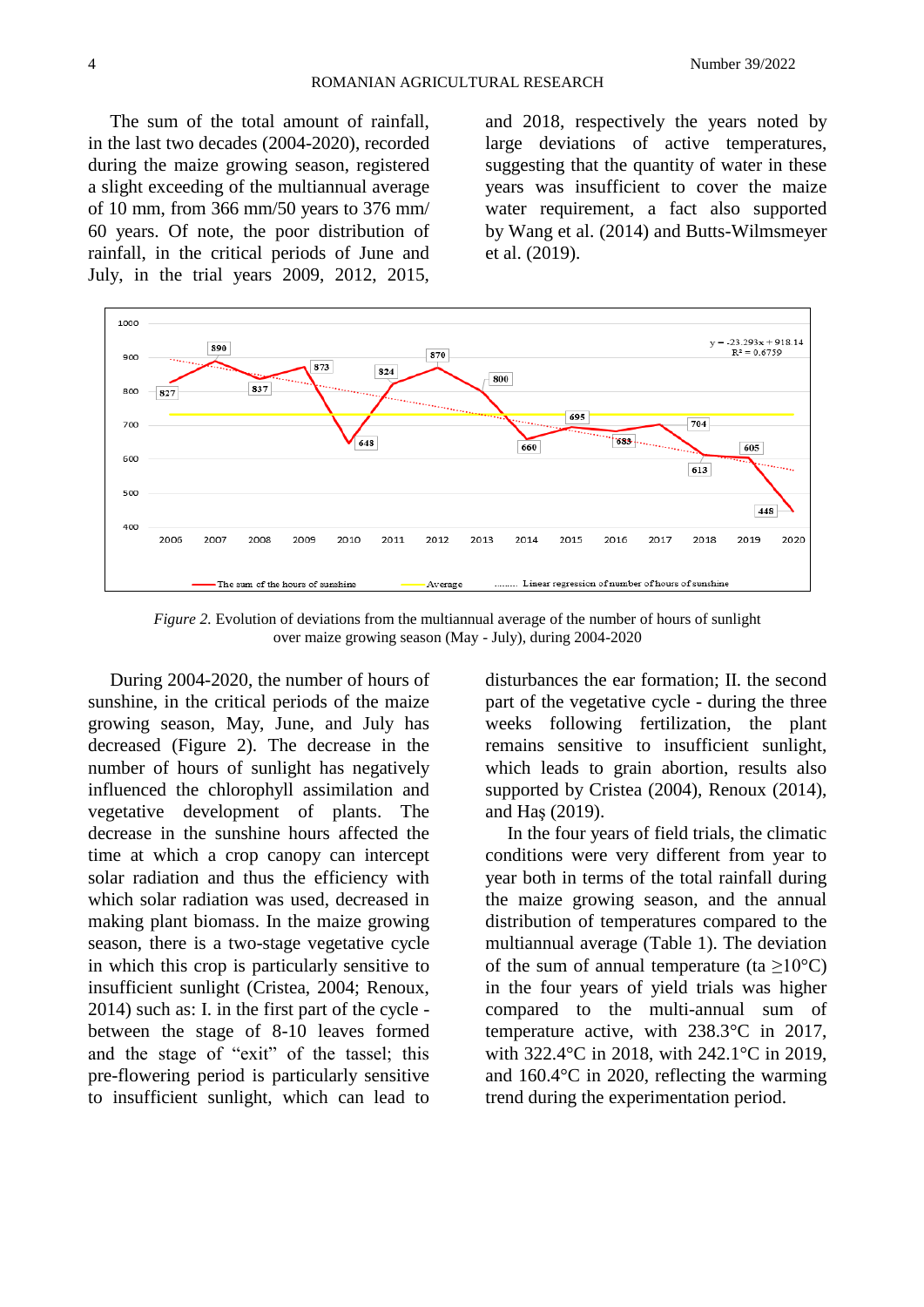| Item                                  | Years   | <b>Sum</b> | Multi annual<br>average<br>$(60 \text{ years})$ | $\pm$ /Multi annual<br>average | Sum/average<br>$1.04 - 31.09$<br>$(\% )$ | Character     |
|---------------------------------------|---------|------------|-------------------------------------------------|--------------------------------|------------------------------------------|---------------|
|                                       | 2017    | 298.5      | 375.5<br>$-77.0$                                |                                | 79                                       | very dry      |
|                                       | 2018    | 335.0      | 375.5                                           | $-40.5$                        | 89                                       | very dry      |
| Rainfall<br>(mm)                      | 2019    | 402.0      | 375.6                                           | $+26.4$                        | 107                                      | rainy         |
|                                       | 2020    | 431.0      | 375.6                                           | $+55.4$                        | 115                                      | very rainy    |
|                                       | Average | 366.6      | 375.6                                           | $-9.0$                         | 100                                      | dry           |
|                                       | 2017    | 1372.3     | 1134.0                                          | $+238.3$                       | 121                                      | warm          |
| Active                                | 2018    | 1456.4     | 1134.0                                          | $+322.4$                       | 128                                      | warm          |
| temperature<br>$(\Sigma^{\circ}$ Cta) | 2019    | 1376.1     | 1134.0                                          | $+242.1$                       | 121                                      | warm          |
|                                       | 2020    | 1294.4     | 1134.0                                          | $+160.4$                       | 114                                      | warm          |
|                                       | Average | 1374.8     | 1134.0                                          | 240.8                          | 100                                      | warm          |
|                                       | 2017    | 241        | ۰                                               | 23                             | 111                                      | clear sky     |
| No. of hours of                       | 2018    | 215        |                                                 | $-3$                           | 99                                       | low cloudness |
| sunlight (no.)                        | 2019    | 215        |                                                 | $-3$                           | 99                                       | low cloudness |
| $1.05 - 31.07$                        | 2020    | 201        | ۰                                               | $-17$                          | 92                                       | cloudy sky    |
|                                       | Average | 218        |                                                 |                                | 100                                      |               |

*Table 1*. The amount of rainfall (mm) and the deviations ( $\pm$ <sup>o</sup>Cta) from the multiannual average of active temperatures (ta)  $(\geq 10^{\circ}C)$  and number of hours of sunlight (no.), in maize growing season, at ARDS Turda, during the four trial years 2017-2020

The sum of the total amount of rainfall, in the four trial years (2017-2020), during the maize growing season, registered a slight exceeding of the multiannual average of 9.0 mm, 367 mm compared to 376 mm. In 2017, 2018, the rainfall represented only 79%, respectively, 89% of the multiannual average of the rainfall (375.6 mm), suggesting that the amount of water in these years was insufficient to ensure the water need of maize. In 2019 and 2020, the amount of water exceeded by 7% and 15% the multiannual average, suggesting favorable climatic conditions for high grain maize yield. The results obtained by Bonea and Urechean (2020) highlight the fact that for every increase of 1 mm of rainfall from sowing to anthesis, maize yield increased by 138 kg/ha.

In conclusion, the climatic conditions recorded during the year 2017-2020 showed fairly high variability, from the drought conditions during the first two years 2017 and 2018, to excess humidity in 2019-2020, and the shortest number of hours of sunlight in 2020, which had significant negative

effects on the behavior of the hybrids studied (Table 1).

# **Observed trends in maize traits during 2017-2020**

The climatic conditions registered in the four years of field experimentation had marked effects on the main characters and characteristics of the hybrids studied, the genotypes behaving differently depending on their genetic constitution (Table 2). The level of production was mainly influenced by the amount of precipitation and temperatures during the flowering to pollination and grain filling.

During the analyzed period, yields of the very early historical maize hybrids showed a reduction trend which averaged -102 kg ha/year, while the average yield of most recently released very early hybrids showed an increasing trend of +123 kg ha/year (Table 3). This suggests that genetic progress reflected in the release of the new very early maize hybrids counteracted the negative effect of climate change seen especially on the yield of the old maize hybrids.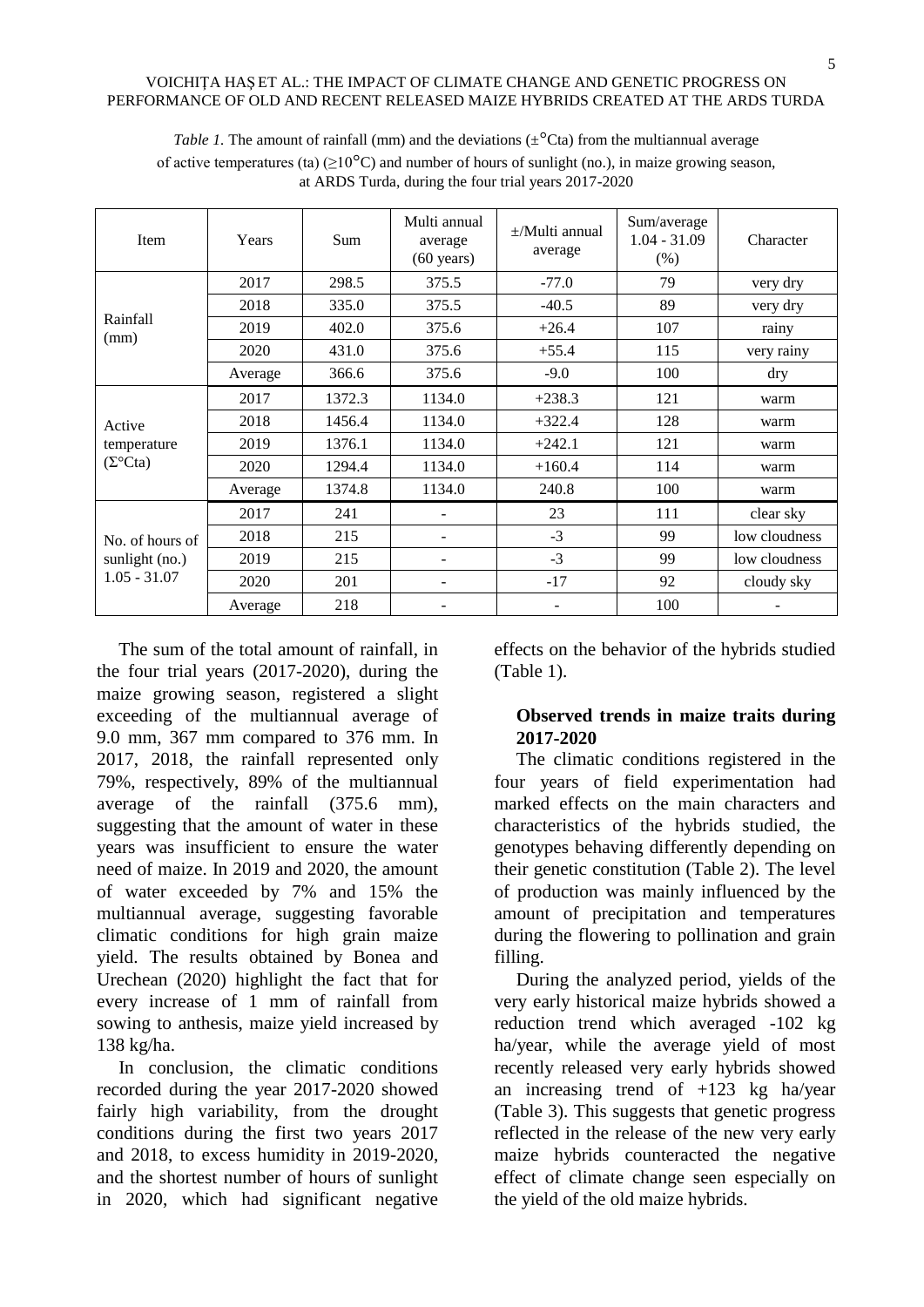The analysis of variance regarding the grain yield (Table 2) shows that the highest influence (%) is due to year, followed by hybrid, the interaction between year and hybrid, being insignificant. In the case of very early and early hybrids, the share of the year factor was twice as high as that of the hybrid factor.

| <b>FAO</b><br>groups | up to 200 FAO groups |                |                            |    | $200-300$ FAO groups |                              |    | over 300 FAO groups |                            |  |
|----------------------|----------------------|----------------|----------------------------|----|----------------------|------------------------------|----|---------------------|----------------------------|--|
| Source               | DF                   | Mean<br>square | Share of<br>factor<br>(% ) | DF | Mean<br>square       | Share of<br>factor<br>$(\%)$ | DF | Mean<br>square      | Share of<br>factor<br>(% ) |  |
| Year $(Y)$           | 3                    | 47984220       | 54                         | 3  | 56766140             | 48                           | 3  | 39541760            | 31                         |  |
| Hybrid(H)            | 10                   | 5683348        | 22                         | 11 | 7757494              | 24                           | 10 | 15411070            | 41                         |  |
| Y x H                | 30                   | 914546         | 10                         | 33 | 1517474              | 14                           | 30 | 1208469             |                            |  |
| Error A              | 6                    | 119232         | 0.003                      | 6  | 710839               |                              | 6  | 1089670             |                            |  |
| Error H              | 80                   | 469674         | 14                         | 88 | 524284               | 13                           | 80 | 749866              | 16                         |  |

*Table 2.* Analysis of variance for the grain yield (Turda, 2017-2020)

The analysis of the variance regarding the share of the two factors, years and hybrids, shows that the influence of both factors was relatively equal in the realization of grain yield in semi-early hybrids.

In order to illustrate the genetic progress of the "Turda" maize hybrids, registered in the period 1971-2021, they were experimental tested, in Turda, in the period 2017-2020, and were studied for the potential of the grain yield, grain moisture and stalk lodging resistance at harvest, noticing an upward trend of new hybrids.

## **Effect of rainfall, average temperature, and number of hours of sunshine on maize yield**

The levels of average yields/year of the 35 maize hybrids, differed in relation to the total climate changes specific to each year (Figure 3), in the maize growing season (1.04-30.09).



*Figure 3.* The variability of the average grain yield of the 35 hybrids, under the influence of the climatic conditions, studied according to the FAO groups, at Turda, in four years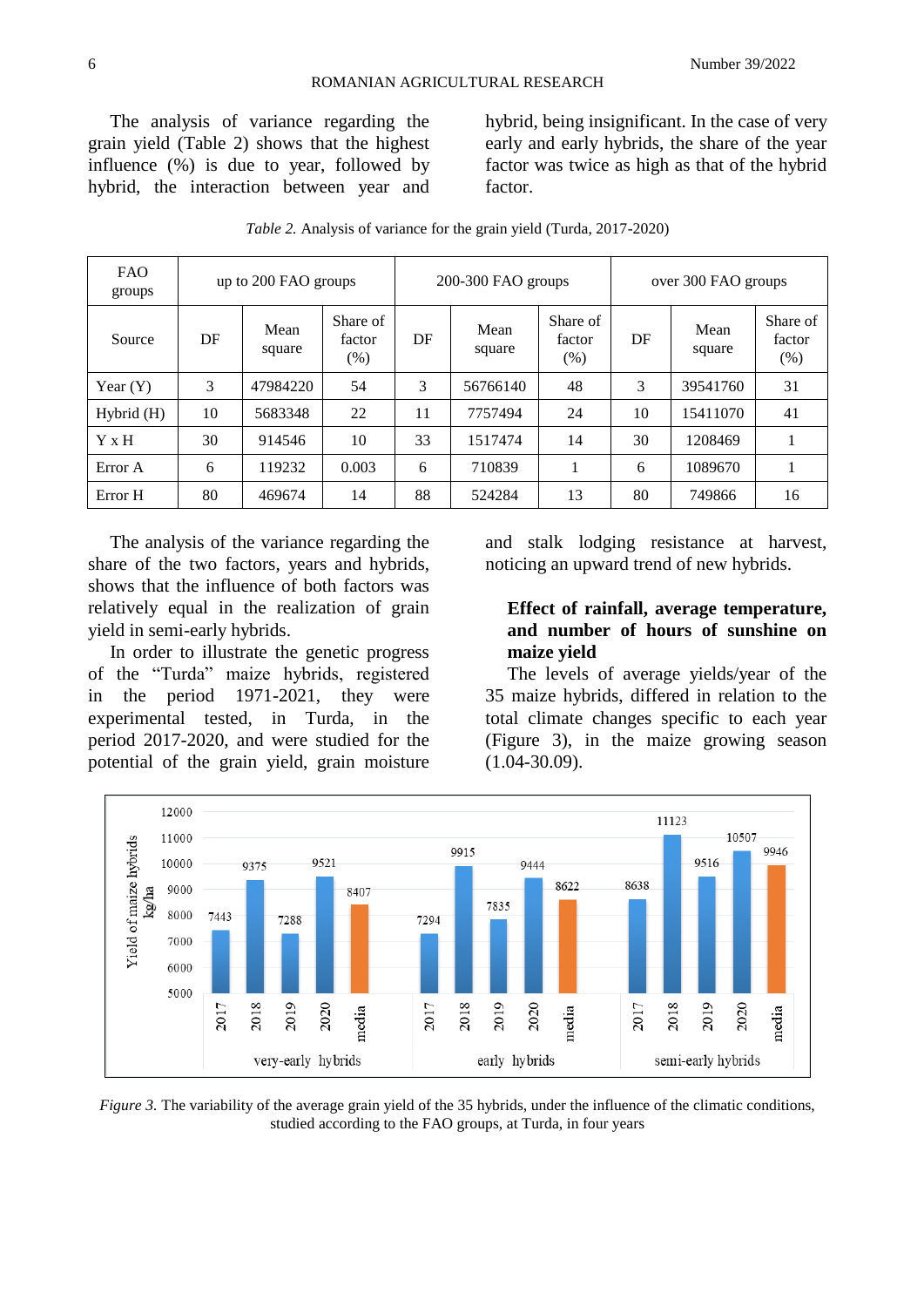The year 2017 was generally a drought one (-45.0 mm) and active temperatures exceeded the multi-annual average for the entire maize growing season, especially during the vegetative growth period, in June (-54.2 mm). The average grain yield in 2017 was negatively influenced especially for very early and early hybrids, the grain yield is 7443 kg/ha and 7294 kg/ha, respectively, while for semi-early hybrids, the grain yield was higher by over 1000 kg, being of 8638 kg/ha. The year 2018 with a surplus of precipitation and active temperatures in June and July, resulted in the highest grain yields of 9375 kg/ha in very early hybrids, 9915 in early hybrid, and 11123 kg/ha in semi-early hybrids, and in 2019 with a rainfall deficit in June and July, the average yield was 7288 kg/ha in very early hybrids, 7835 kg/ha in early hybrids and 9516 kg/ha. The year 2020 with a surplus of rainfall in June (81.8 mm) and July (9.7 mm), resulted in an average grain yield of 9521 kg/ha in very early hybrids, 9444 kg/ha in early hybrids, and 10507 kg/ha in semi-early hybrids. In this study it is observed that all climatic factors studied (average active temperature and amount of rainfall) had a great influence on maize grain yield, a conclusion also supported by Bonea and Urechean (2020).

# **The study of very early and early maize hybrids**

The development of very early maize hybrids represented in ARDS Turda relatively reduces proportion (about 15%) due to the requirements regarding grain hybrids, which would fully capitalize on the thermal resources of the area.

| Hybrid                                                         | Release<br>year | Hybrid<br>type | Grain yield |                    | Grain<br>moisture      | Sensitivity of<br>plants to stalk<br>lodging | Selection<br>index |
|----------------------------------------------------------------|-----------------|----------------|-------------|--------------------|------------------------|----------------------------------------------|--------------------|
|                                                                |                 |                | kg/ha       | $\pm$ mean trial   | $\%$                   | $\%$                                         | $%$ /mean<br>trial |
| 1. HS 105                                                      | 1971            | <b>SC</b>      | 7761        | $\Omega$<br>$-646$ | $16.2**$               | 29.5***                                      | 78                 |
| 2. HD 115                                                      | 1973            | DC             | 7452        | 000<br>$-955$      | $\overline{0}$<br>15.0 | $35.1***$                                    | 70                 |
| 3. HS 105 A                                                    | 1976            | $SC*$          | 7419        | 000<br>$-988$      | 15.2                   | $26.6***$                                    | 79                 |
| 4. Turda 200                                                   | 1976            | DC             | 8668        | 261                | $16.2**$               | 00<br>10.6                                   | 111                |
| 5. Doina                                                       | 1994            | TC             | 8645        | 238                | 15.4                   | 19.8                                         | 100                |
| 6. Turda 200 Plus                                              | 1996            | TC             | 8042        | $-365$             | 15.9                   | 00<br>11.3                                   | 103                |
| Mean hybrids (1971-1999)                                       |                 |                | 7998        | $-409$             | 15.7                   | 22.2                                         | ÷,                 |
| 7. Turda-SU 181                                                | 2000            | <b>HS</b>      | 8144        | $-263$             | 15.6                   | 12.3                                         | 103                |
| 8. Turda-SU 182                                                | 2000            | HS             | 9266        | 859**              | 15.5                   | 000<br>9.1                                   | 122                |
| 9. Turda Mold-188                                              | 2001            | HT             | 8730        | 323                | 000<br>14.5            | 15.1                                         | 108                |
| 10. Turda 165                                                  | 2002            | HT             | 8971        | 564*               | 15.7                   | 14.7                                         | 110                |
| 11. Turda 145                                                  | 2004            | HT             | 9379        | 972***             | 15.2                   | 14.9                                         | 116                |
| Mean hybrids (2000-2004)                                       |                 |                | 8898        | 491                | 15.3                   | 13.2                                         |                    |
| Mean trial                                                     |                 |                | 8407        |                    | 15.5                   | 18.1                                         | <b>100</b>         |
| $*$ - LSD (P<0.05)<br>** - LSD (P<0.01)<br>*** - LSD (P<0.001) |                 |                |             | 557<br>739<br>954  | 0.5<br>0.6<br>0.8      | 4.8<br>6.4<br>8.2                            |                    |
| Rate of genetic progress/an                                    |                 |                | 171         |                    | 0.02                   | $-2.2$                                       | 4.3                |

*Table 3.* The influence of climatic changes on behavior of very early maize hybrids, up to 200 FAO group (Turda, 2017-2020)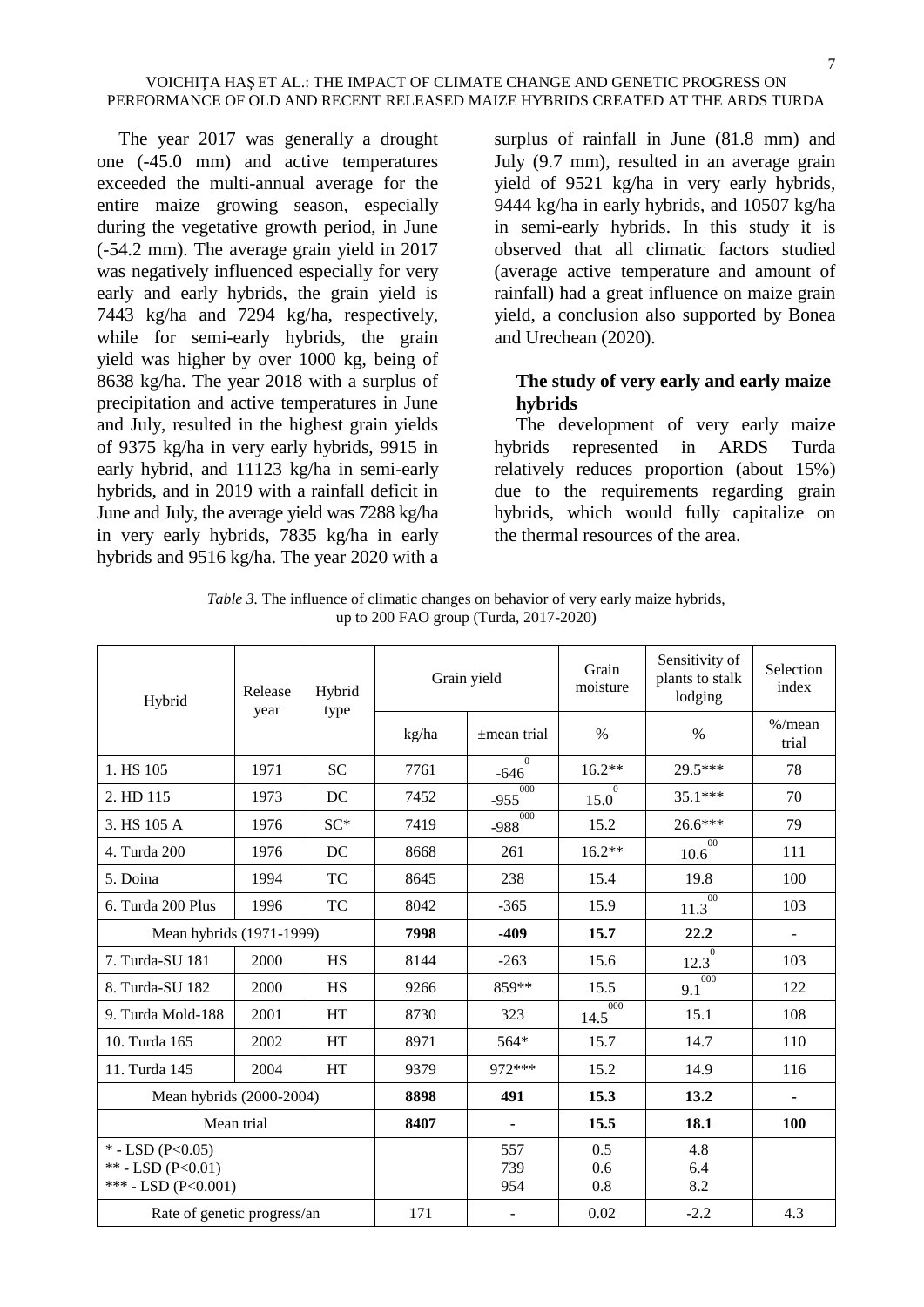The grain yield of very early maize hybrids was very negatively influenced by climate change, due to high temperatures during difficult periods of pollination and grain filling (July). The average grain yields of the very early hybrids achieved 8407 kg/ha. The grain yield of old hybrids was lower -409 kg/ha compared to the yield of hybrids registered after 2000 (+491 kg/ha). Also, the moisture of the grains, as well as the percentage of broken plants at harvest was higher than the average of the very early

hybrids studied, 15.7%, respectively 22.2%. During the analyzed period, grain yield increased above the average trial for two old hybrids Turda 200 (+261 kg/ha) and Doina (+238 kg/ha) (Table 3). In three of the hybrids registered after 2000, the grain yield significantly exceeded the average production of the 11 studied hybrids, Turda 165 (+564 kg/ha\*), Turda-SU 182 (+859 kg/ha\*\*), and Turda 145 (+972  $kg/ha***$ ).

Referring to the vegetation period of the hybrids (grain moisture content at harvest) the results presented in Table 3 show that there are not high differences between old and recent hybrids.

Regarding the resistance of the plants breaking and stalk lodging at harvest, the recently registered hybrids show genetic progress of 2.2%/year, achieved in improving the breaking plant resistance of very early maize hybrids.

The synthetic selection index calculated based on the three characters studied: grain yield, grain moisture content and percentage of the broken plants highlight the value of the following hybrids (111%) Turda 200 (oldest registered hybrid - 1976), Turda-SU 182 (122%), Turda 145 (116%) and Turda 165 (110%). Among the extra-early hybrids, the valuable behavior of the old Turda 165 hybrid stands out, through the grain yield, low moisture of the grains at harvest, and good resistance of the plants to breaking and

stalk lodging. The Turda 165 hybrid ensures the transition between the two groups of FAO hybrids >100-200 and 200-300, for the vegetation period. The production of hybrid seed for both very early hybrids Turda 200 and Turda 165, is done at ARDS Turda.

The regressions suggest that, over the four years of the study, the average yields (the average yield of the 11 very early hybrids) increased with a genetic progress rate of about 171  $kg$  ha<sup>-1</sup>/year, despite the increase in average temperature in June-August and the annual rate of genetic progress of very early hybrids was for the resistance of plants to stalk-lodging increased by 2.2%/year.

The development of early maize hybrids (FAO 240-300) was until 2000 the major share of maize improvement activity in Turda. After 2000, with the climatic changes that took place in the area, by increasing the sum of active temperatures during the vegetation period of maize (Figure 1), the share of early hybrids decreased from 50% to 30%. This category of hybrids has spread in the maize growing areas of Transylvania, Moldavia, and in general the hills in the south and west of the country.

The grain yield of both very early and early maize hybrids was very negatively influenced by climate change, due to high temperatures during difficult periods of pollination and grain filling (July).

The general average grain yield of early hybrids was 8614 kg/ha, the yield being lower for the old hybrids (-287 kg/ha) and higher (+861 kg/ha) for in hybrids released between 2000-2012.The annual rate of genetic progress in grain yield was 16 kg/ha/year in early hybrids and the resistance of plant to broken and stalk lodging increased 1.6%.

Genetic progress in earliness has been made in some of the most recently released maize hybrids, Turda 165, Turda-SU 210.

Two early hybrids were distinguished by the value of the relatively synthetic index Turda 248 (136%) and Turda 165 (113%).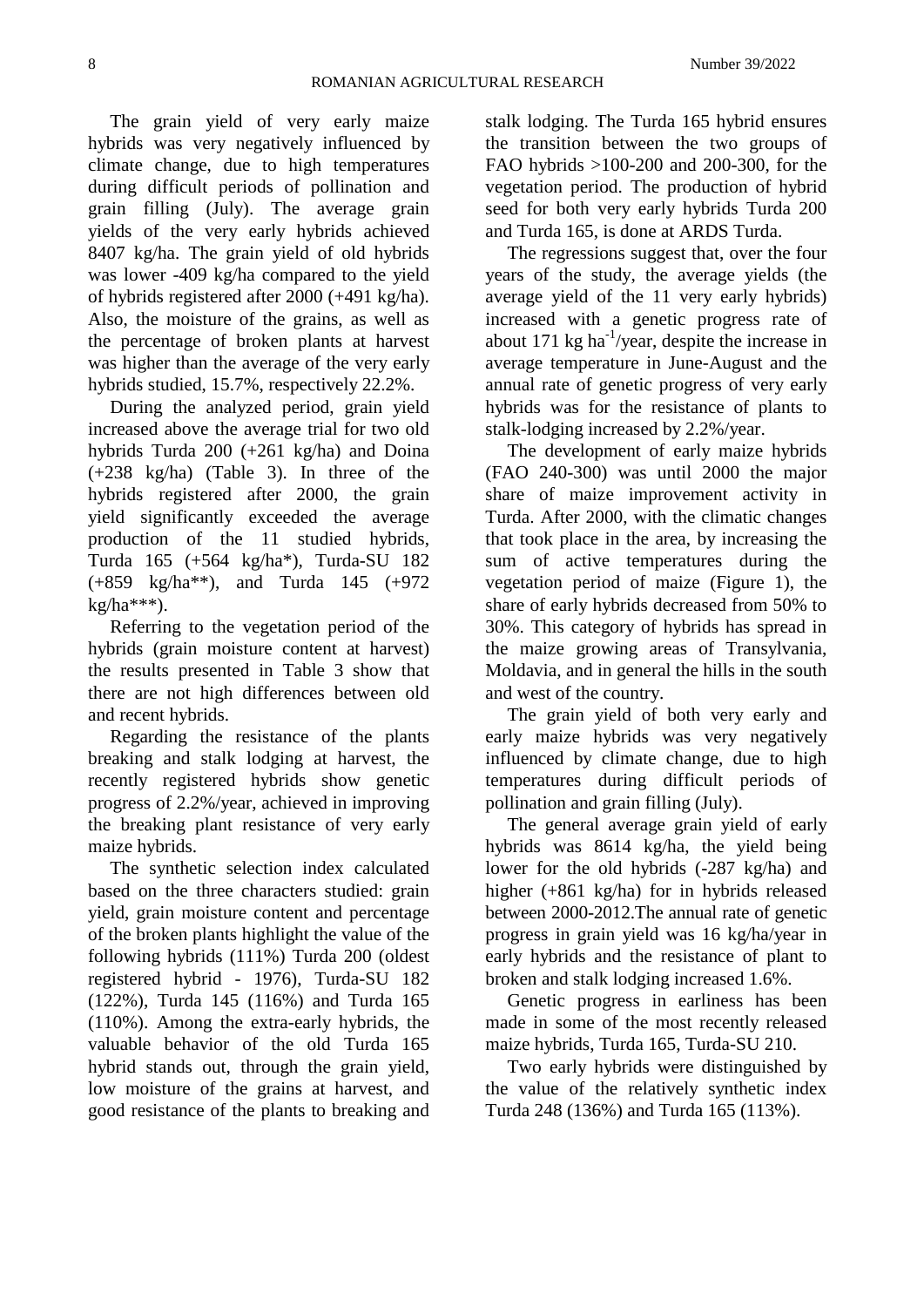| Hybrid                                                          | Release | Hybrid    | Grain yield |                    | Grain<br>moisture      | Broken and<br>lodging plants | Selection<br>index |
|-----------------------------------------------------------------|---------|-----------|-------------|--------------------|------------------------|------------------------------|--------------------|
|                                                                 | year    | type      | kg/ha       | $\pm$ mean trial   | $\%$                   | $\%$                         | $%$ /mean<br>trial |
| 1. HD 211                                                       | 1975    | HD        | 8463        | $-151$             | 16.4                   | $30.3***$                    | 83                 |
| 2. Turda 215                                                    | 1976    | HT        | 8915        | 301                | 18.1***                | 22.2                         | 96                 |
| 3. Turda 228                                                    | 1979    | HT        | 8039        | $-575$             | 00<br>16.1             | 13.5                         | 99                 |
| 4. Turda 100                                                    | 1979    | HD        | 7646        | $-968$             | 17.3                   | 32.4***                      | 72                 |
| 5. Turda 213                                                    | 1984    | <b>HS</b> | 8826        | 212                | $\Omega$<br>16.2       | 17.9                         | 103                |
| 6. Turda 199                                                    | 1984    | HT        | 8185        | $-429$             | 19.3***                | 19.2                         | 90                 |
| 7. Turda 160                                                    | 1990    | <b>HS</b> | 8447        | $-167$             | 000<br>15.9            | 13.5                         | 104                |
| 8. Elan                                                         | 1992    | HT        | 7580        | $-1034$            | 000<br>15.7            | 18.1                         | 89                 |
| 9. Turda Super                                                  | 1996    | HT        | 8840        | 226                | $18.1***$              | 00<br>9.6                    | 111                |
| Mean hybrids (1975-1996)                                        |         | 8327      | $-287$      | 17.0               | 19.6                   |                              |                    |
| 10. Turda-SU 210                                                | 2000    | HT        | 8807        | 193                | $\overline{0}$<br>16.3 | 13.2                         | 108                |
| 11. Turda 165                                                   | 2002    | HT        | 8970        | 356                | 000<br>15.6            | 11.9                         | 113                |
| 12. Turda 248                                                   | 2012    | <b>HS</b> | 10649       | 2035               | 17.3                   | 00<br>8.9                    | 136                |
| Mean hybrids (2000-2012)                                        |         | 9475      | 861**       | 16.4               | $\bf{0}$<br>11.3       | $\blacksquare$               |                    |
| Mean trial                                                      |         | 8614      |             | 16.8               | 17.6                   | 100                          |                    |
| $*$ - LSD (P< 0.05)<br>** - LSD (P<0.01)<br>*** - LSD (P<0.001) |         |           |             | 588<br>778<br>1006 | 0.5<br>0.7<br>0.9      | 5.4<br>7.2<br>9.3            |                    |
| Rate of genetic progress/an                                     |         | 116       |             | $-0.1$             | $-1.6$                 |                              |                    |

*Table 4.* The influence of climatic changes on behavior of early maize hybrids, FAO groups 210-300 (Turda, 2017-2020)

## **The study of semi-early maize hybrids**

The development of semi-early hybrids (FAO 310-380) represents in the last two decades, the major share of the maize breeding activity at ARDS Turda. After 2000, the sum of active temperatures during the maize growing season increased constantly exceeding the multiannual average from 1116°C/50 years to 1134°C/60 years, the semi-early hybrids fully capitalized on the thermal resources of the area. The hybrids from the FAO 300 group are of interest for the areas favorable to maize cultivation in the Transylvanian Plain and the surrounding plateaus, the meadows of the Mureş, Someş and Târnave rivers, central and northeastern Moldavia, as well as the subcarpathian valleys in the south and west.

Thermal requirements of hybrids from FAO 300 groups ∑°Cta (>1100) (Căbulea

and Grecu, 1982; Sarca, 2004) as well as the sum of the multiannual average of active temperatures (ta  $\geq 10^{\circ}$ C) = 1134  $\sum^{\circ}$ Cta/60 years during the maize growing season (May - September), recommend the selection of semi-early maize genotypes at ARDS Turda.

Within the group of semi-early hybrids, the formula of simple hybrids was preferred in the development of hybrids due to their yield performance comparable to the hybrids of multinational companies, even if the difficulties in seed production were not in favor of this type of formula.

In relation to climate change, the behavior of hybrids created in recent years has proved to be much more stable. In the analyzed period of four years, the yields of the six historical hybrids have shown an average reduction trend of -228 kg/ha/year, while the average yield of most recently released hybrids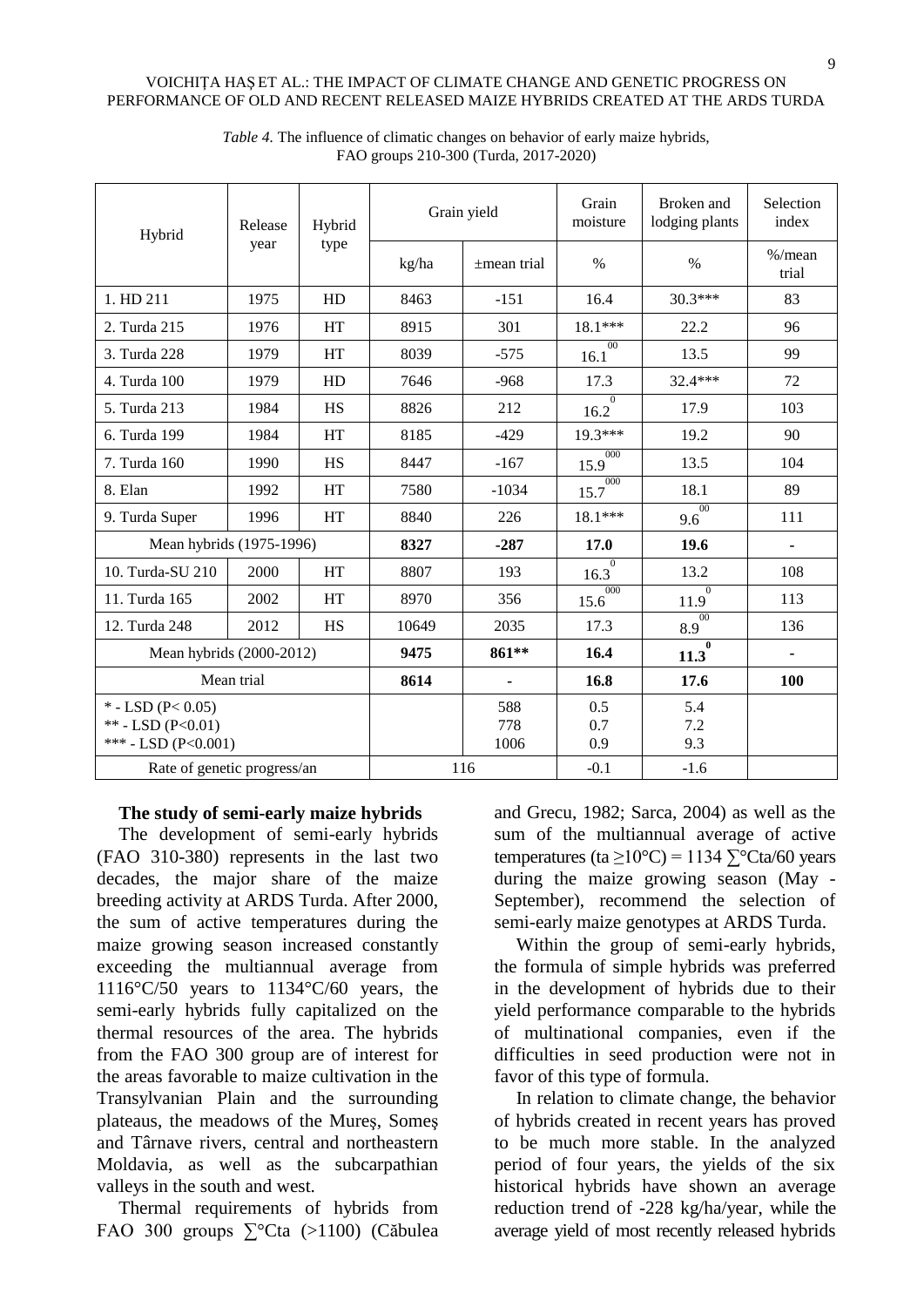have shown an upward trend at the hybrids: Turda 335, Turda 332 and Turda 2020 (Table 5). This suggests that genetic progress reflected in the release of new maize hybrids counteracted the negative effect of climate change seen on yield of the historical hybrids.

The highest values of the selection index were calculated for recently released hybrids

Turda 335 (125%), Turda 332 (118%), Turda 2020 (118%), and Turda 344 (111%).

Genetic annual progress suggests that during the last years of study, yields increased by about a rate of 275 kg ha/year and plant resistance to stalk lodging improved with a rate of 0.9%/year.

| Table 5. The influence of climatic changes on behavior of semi-early maize hybrids, |  |  |
|-------------------------------------------------------------------------------------|--|--|
| FAO group 300-380 (Turda, 2017-2020)                                                |  |  |

| Hybrid                      | Release | Hybrid    | Grain yield |                        | Grain<br>moisture | Sensitivity of<br>plants to stalk<br>lodging | Selection<br>index |
|-----------------------------|---------|-----------|-------------|------------------------|-------------------|----------------------------------------------|--------------------|
|                             | year    | type      | kg/ha       | $\pm$ mean trial       | $\%$              | $\%$                                         | $%$ /mean<br>trial |
| 1. Turda 215                | 1976    | <b>HT</b> | 9072        | $-981^{0}$             | 18.3              | $21.2***$                                    | 79                 |
| 2. Turda 260                | 1990    | <b>HS</b> | 8237        | 000<br>$-1816$         | $18.5*$           | 7.9                                          | 84                 |
| 3. Saturn                   | 1994    | HS        | 9589        | $-464$                 | $18.5*$           | 10.2                                         | 82                 |
| 4. Turda Favorit            | 2001    | <b>HS</b> | 9708        | $-346$                 | 17.6              | $16.4**$                                     | 91                 |
| 5. Turda 201                | 2001    | <b>HT</b> | 8664        | 000<br>$-1389$         | 17.1              | 11.6                                         | 86                 |
| 6. Turda Star               | 2005    | <b>HT</b> | 9569        | $-484$                 | 00<br>16.9        | 13.6                                         | 93                 |
| Mean hybrids (1976-2005)    |         |           | 9140        | $\mathbf{0}$<br>$-913$ | 17.8              | 13.5                                         |                    |
| 7. Turda 248                | 2012    | <b>HS</b> | 10430       | 377                    | 17.3              | 9.1                                          | 106                |
| 8. Marius TD                | 2013    | <b>HS</b> | 9853        | $-200$                 | 18.0              | 10.6                                         | 98                 |
| 9. Turda 332                | 2014    | HS        | 11532       | 1479***                | 18.1              | 7.9                                          | 118                |
| 10. Turda 344               | 2017    | <b>HT</b> | 10964       | 911*                   | 17.4              | 10.0                                         | 111                |
| 11. Turda 335               | 2021    | <b>HS</b> | 11788       | 1735***                | 17.5              | $00\,$<br>5.1                                | 125                |
| 12. Turda 2020              | 2021    | <b>HS</b> | 11235       | 1182**                 | 17.8              | $\overline{0}$<br>5.5                        | 118                |
| Mean hybrids (2001-2021)    |         | 10967     | $914*$      | 17.7                   | 8.0               | 113                                          |                    |
| Mean trial                  |         | 10.053    |             | 17.8                   | 10.8              | 100                                          |                    |
| * - LSD ( $P < 0.05$ )      |         |           |             | 703                    | 0.6               | 4.1                                          |                    |
| ** - LSD (P<0.01)           |         |           |             | 933                    | 0.8               | 5.5                                          |                    |
| *** - LSD (P<0.001)         |         |           |             | 1205                   | 1.1               | 7.1                                          |                    |
| Rate of genetic progress/an |         | 275       |             | $-0.1$                 | $-0.9$            | $\blacksquare$                               |                    |

### **CONCLUSIONS**

Based on the results obtained, it can be concluded that the rainfall, average active temperatures and number of hours of sunshine, during the four years of study, were very different, especially due to the quantity and uneven distribution of rainfall from one year to another.

During the past two decades, the sum of active temperatures (≥10°C) increased whereas the total precipitation and sunshine hours decreased. This climate change led to a

reduction of potential yield across the different maize hybrids, especially very early and early (from FAO groups 100-280), in the study area.

In the years 2017-2020, grain yield of older hybrids and especially of hybrids from FAO groups 100-280 showed a decreasing trend (on average with -102 kg/ha/year; respectively -72 kg/ha/year).

Genetic progress in semi-early hybrids has been able to compensate the negative impact of climate change and produce a positive trend (on average by +275 kg/ha/year).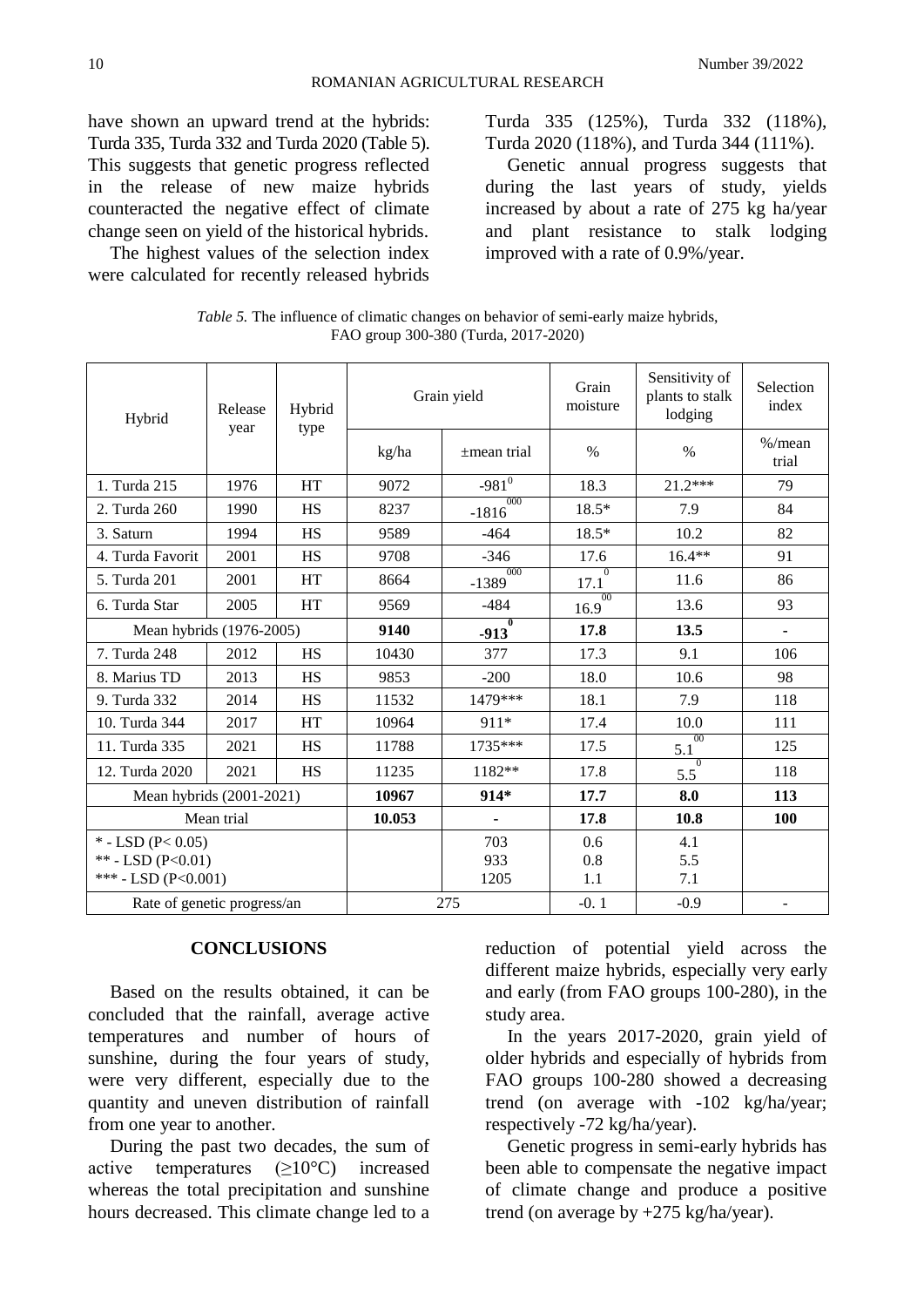The results suggest that the selection of semi-early genotypes characterized by lower sensitivity to higher temperatures and drought during grain filling period, could contribute to the ability of new hybrids to counteract the effect climate change.

Therefore, these characteristics should be considered potential objectives in further improvement for reduction the impact of climate change.

### **REFERENCES**

- Araya, A., Kisekkaa, I., Linb, X., Vara Prasadc, P.V., Gowdad, P.H., Riceb, C., Andalese, A., 2017. *Evaluating the impact of future climate change on irrigated maize production in Kansas.* Climate Risk Management, 7: 139-154.
- Bonea, D., and Urechean, V., 2020. *Response of maize yield to variation in rainfall and average temperature in central part of Oltenia*. Romanian Agricultural Research, 37: 42-48. Print ISSN 1222‒4227; Online ISSN 2067‒5720
- Barron, J., Rockström, J., Gichuki, F., Hatibu, N., 2003. *Dry spell analysis and maize yields for two semi-arid locations in east Africa.* Agric. For. Meteorol., 117(1-2): 23-37.
- Butts-Wilmsmeyer, C.J., Seebauer, J.R., Singleton, L., Below, F.E., 2019. *Weather during key growth stages explains grain quality and yield of maize*. Agronomy*,* 9(1): 1-16.
- Căbulea, I., and Grecu, C., 1982 *25 ani (1957-1982) de ameliorare a porumbului hybrid la Staţiunea de Cercetări Agricole Turda*. Contrib. ale Cerc. Şt. la Dezv. Agric., Volum omagial: 243-294.
- Căbulea, I., Grecu, C., Haş, I., Haş, V., Copândean, A., Teban, A., 1999. *Crearea hibrizilor de porumb la Statiunea de Cercetări Agricole Turda în perioada 1983-1997*. Contrib. ale Cerc. Şt. la Dezv. Agric., vol. VI: 73-98.
- Căbulea, I., 2004, *Genetica porumbului*, In: Porumbul *-* studiu monografic, vol. I, Edit. Academiei Române, București: 207-296.
- Chen, X., Chen, F., Chen, Y., Gao, Q., Yang, X., Yuan, L., Zhang, F., Mi, G., 2013. *Modern maize hybrids in Northeast China exhibit increased yield potential and resource use efficiency despite adverse climate change.* Glob. Change Biol., 19: 923-936.

<http://dx.doi.org/10.1111/gcb.12093>

- Cristea, M., 2004. *Cap. 6. Fiziologia porumbului*. In: Porumbul *-* studiu monografic, vol. I. Edit. Academiei Române: 96-142.
- Grecu, C., and Haş, I., 2001. *Hibrizi de porumb*. Editat de SCA Turda, Hiperborea, Turda.
- Hatfield, J.L., 2016. *Increased temperatures have dramatic effects on growth and grain yield of three maize hybrids.* Agric. Environ. Lett., 1(1): 150006.
- Haş, V., Copândean, A., Vana, C., Varga, A., Călugar, R., 2017. *Şase decenii de cercetări şi realizări în ameliorarea porumbului la Turda.* În: Contrib. ale Cerc. Şt. la Dezv. Agric., vol. VII (Volum omagial): 87-129. ISBN 978-973-0-24362- 8
- Haş, V., 2019*. Efectele condiţiilor climatice, ale anului 2019, asupra stării de vegetaţie a culturii porumbului*, *la SCDA Turda*. Agricultura Transilvană, Buletin informativ, 31: 57-65.
- Jones, G.P., and Thornton, K.P., 2003. *The potential impacts of climate change in maize production in Africa and Latin America in 2055*. Glob Environ. Change, 13(1): 51-59. DOI: [10.1016/S0959-3780\(02\)00090-0](http://dx.doi.org/10.1016/S0959-3780(02)00090-0)
- Liu, Y., Wang, E., Yang, X., Wang, J., 2010. *Contributions of climatic and crop varietal changes to crop production in the North China Plain, since 1980s.* Global Change Biology, 16: 2287-2299.
- Lv, S., Yang, X., Lin, X., Liu, Z., Zhao, J., Li, K., Mu, C., Chen, X., Chen, F., Mi, G., 2015. *Yield gap simulations using ten maize cultivars commonly planted in Northeast China during the past five decades.* Agricultural and Forest Meteorology, 205: 1-10.

<https://doi.org/10.1016/j.agrformet.2015.02.008>

- Niu, X., Xie, R., Liu, X., Zhang, F., Li, S., Gao, S., 2013. *Maize yield gains in northeast China in the last six decades*. [Journal of Integrative Agriculture,](https://www.sciencedirect.com/science/journal/20953119) [12\(4\)](https://www.sciencedirect.com/science/journal/20953119/12/4): 630-637.
- Oke, O.F., 2016. *Effects of agro-climatic variables on yield of Zea mays L. in a humid tropical rainforest agroecosystem*. Journal of Environment and Earth Science, 6(1): 148-151.
- Olesen, J., and Bindi, E.M., 2002. *Consequences of climate change for European agricultural productivity, land use and policy.* Eur. J. Agron., 16: 239-262.
- Parry, M.L., 1990. *Climate change and world agriculture*. Earthscan Publications, London.
- Popescu, M., Mureşan, C., Horhocea, D., Cindea, M., Cristea, S., 2021. *The genetic potential for the grain yield of some maize hybrids, studied in different conditions of environment, in Romania*. Romanian Agricultural Research, 38: 21-29.
- Pu, L., Zhang, S., Yang, J., Chang, L., 2020. *Assessing the impact of climate changes on the potential yields of maize and paddy rice in Northeast China by 2050*. [Theoretical and Applied Climatology,](https://link.springer.com/journal/704) 140: 167-182.
- Renoux, J.P., 2014. *Fiziologia si ciclul porumbului: performanţă şi adaptabilitate*. Revista Agrimedia, [https://www.agrimedia.ro/articole/fiziologia-si](https://www.agrimedia.ro/articole/fiziologia-si-ciclul-porumbului-performanta-si-adaptabilitate)[ciclul-porumbului-performanta-si-adaptabilitate](https://www.agrimedia.ro/articole/fiziologia-si-ciclul-porumbului-performanta-si-adaptabilitate)
- Ruane, A.C., Cecil, L.D., Horton, R.M., Gordónd, R., McCollume, R., Browne, D., Killough, B., Goldberg, R., Greeley, A.P., Rosenzweig, C., 2013. *Climate change impact uncertainties for maize in Panama: Farm information, climate projections, and yield sensitivities*. Agric. For. Meteorol., 170: 132-145.